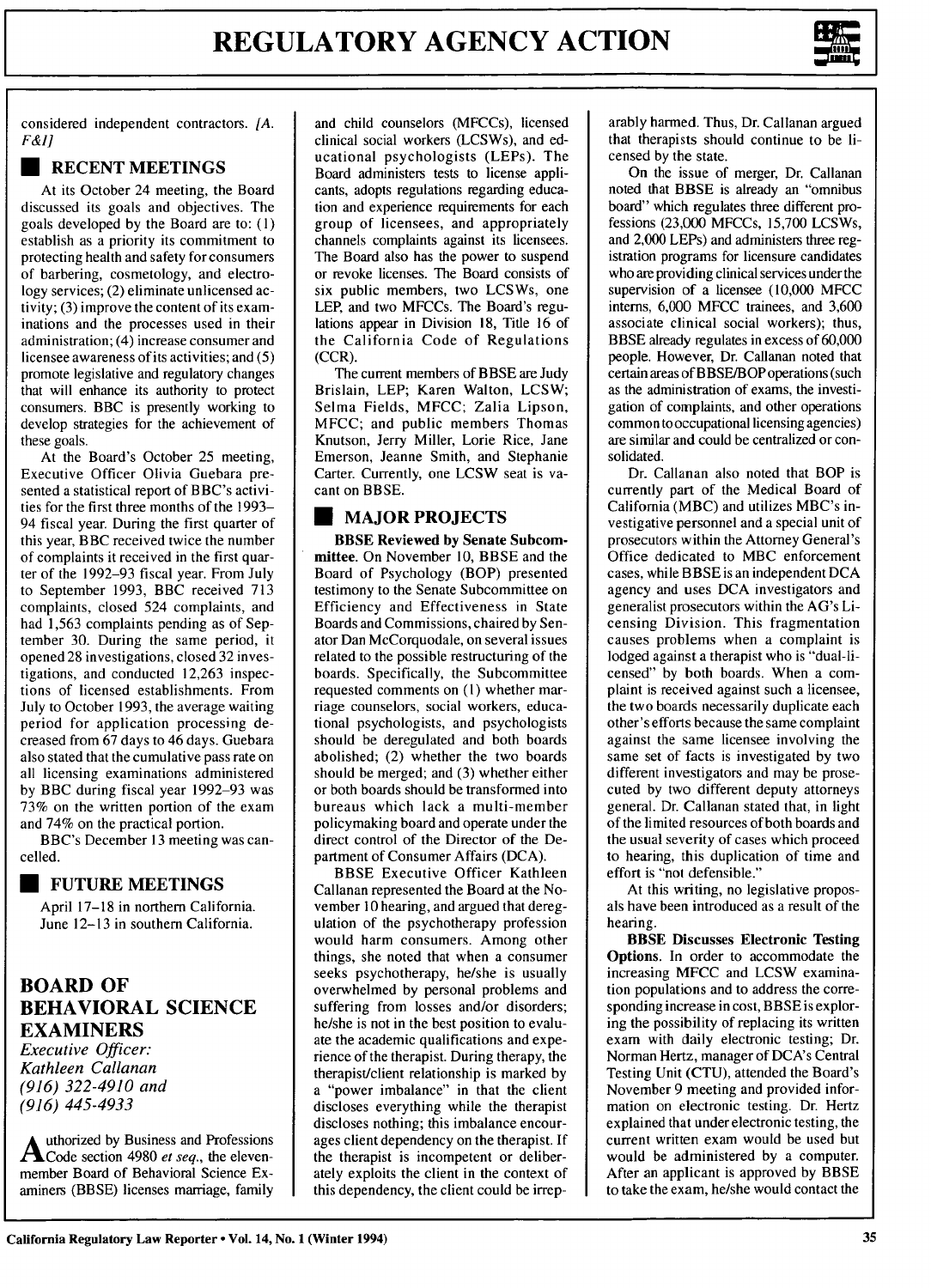

exam vendor and take the test at one of many testing sites; the vendor would then notify BBSE and the candidate of his/her test results and, if the candidate passes, he/she would then take the oral exam. Dr. Hertz noted that BBSE would still be responsible for the actual approval or denial of licensure applications.

According to Dr. Hertz, electronic testing is more convenient for candidates because they can take the test in one of many locations; the candidate can select the date of the exam; there are no final filing dates; and candidates would receive test results in a more timely manner. Further, electronic testing would also offer BBSE staff a more consistent workload; BBSE would enjoy increased exam security, in that there would be no lost exams, and each candidate would take a different exam taken from a large item bank; the vendor would have the responsibility of providing adequate testtaking facilities; BBSE could market the exam program to other states; and the costs of administering the electronic test would be less than the administration of the "penciland-paper" test.

BBSE expressed interest in the concept and agreed to proceed with further development; CTU estimates that BBSE may be able to offer electronic testing for MFCC candidates by July.

BBSE Considers Rulemaking Proposals. As originally drafted, AB 1885 (Brown) (Chapter 1054, Statutes of 1993) proposed to establish a registration program for MFCC supervisors; the goal of this proposal was to enable the Board to oversee those persons responsible for supervising individuals who are attempting to qualify for licensure and authorize the Board to specify the qualifications and responsibilities of supervisors. However, due to opposition from the California Association of Marriage and Family Therapists (CAMFT), the proposal was withdrawn from AB 1885. *[13:2&3 CRLR* **551** Instead, BBSE intends to pursue this reform through rulemaking. DCA legal counsel Anita Scuri is currently preparing a draft of the proposed regulation, which would define the term "supervisor" and define, clarify, and enhance supervisor responsibilities contained in current statutes and regulations.

BBSE may also pursue regulatory amendments which would allow the Board to fine supervisors for minor disciplinary violations; minor violations would include only those that result in no client harm, according to BBSE staff.

#### **U LEGISLATION**

Future Legislation. At its November **9** meeting, BBSE agreed to join the Board of Registration for Professional Engineers and Land Surveyors in cosponsoring an amendment to the Bagley-Keene Open Meeting Act which would allow state boards, at their election, to hold closed sessions for the hiring or termination of their executive officers.

Also at the Board's November 9 meeting, Kathleen Callanan reported on BBSE's serious budget shortfall, noting that the Board has very little reserve funds left. According to Callanan, the number of complaints received by BBSE doubled in fiscal. year 1992-93. The increased enforcement program costs exceeded the budgeted amount, and it became necessary for Board staff to submit a budget deficiency request to the Department of Finance in order to take additional funding from the Board's reserve fund; the reserve balance is currently so low that BBSE cannot remove any more funds. In light of this situation, the Board plans to introduce a bill increasing licensing fees effective January 1, 1995; at this writing, the amount of the fee increase to be sought by BBSE is unknown.

**AB 1807** (Bronshvag), as amended September 8, is a DCA omnibus bill which stalled on the Assembly floor in the last days of the 1993 legislative year. Among other things, AB 1807 would provide that MFCC experience gained outside of California shall be accepted toward licensure if it is substantially equivalent to that required by Chapter 13 of the Business and Professions Code, provided that the applicant has gained a minimum of 250 hours of supervised experience in direct counseling within California while registered as an intern with the Board; education gained outside of California shall be accepted toward the licensure requirements if it is substantially equivalent to the education requirements of Chapter 13, provided that the applicant has completed specified educational requirements.

AB 1807 would also provide that an MFCC, LCSW, or LEP whose license has been revoked or suspended or who has been placed on probation may petition BBSE for reinstatement or modification of penalty, including modification or termination of probation, after a period not less than the following minimum periods has elapsed from the effective date of the decision ordering the disciplinary action (or, if the order of BBSE, or any portion thereof, is stayed by the Board or by the superior court, from the date the disciplinary action is actually implemented in its entirety): **(1)** at least three years for reinstatement of a license which was revoked for unprofessional conduct, except that BBSE may, in its sole discretion at the

time of adoption, specify in its order that a petition for reinstatement may be filed after two years; (2) at least two years for early termination of any probation period of three years or more; and (3) at least one year for modification of a condition, or reinstatement of a license revoked for mental or physical illness, or termination of probation of less than three years.

AB 1807 would also provide that the LCSW licensure requirements set forth in Chapter 14 of the Business and Professions Code shall not apply to any clinical social worker from outside California, when in actual consultation with a licensed practitioner of this state, or when an invited guest of a professional association or educational institution for the sole purpose of engaging in professional education through lectures, clinics, or demonstrations, if he/she is at the time of the consultation, lecture, or demonstration is licensed to practice clinical social work in the state or country in which he/she resides; these clinical social workers would not be authorized to open an office or appoint a place to meet clients or receive calls from clients within the limits of this state. *[A. Inactive File]*

SB **133** (Hill). Existing law requires that applicants for licensure as an MFCC obtain certain supervised practical experience as a trainee or intern, and requires that these services be performed in the place where the employer of the intern or trainee regularly conducts their business. As amended July 13, this CAMFT-sponsored bill would provide that services performed at the place where the employer regularly conducts business may include other locations if the services are performed pursuant to the direction and under the control of their employer and supervisors. The bill would prohibit trainees and interns from having a proprietary interest in the employer's business. SB 133 would also repeal an existing provision which requires that an intern receive fair remuneration from his/her employer. *[A. Floor]*

#### **\* RECENT MEETINGS**

At its November 9 meeting, BBSE discussed its relationship with the American Association of State Social Work Boards (AASSWB); BBSE currently uses the national clinical social work exam sold by AASSWB. However, BBSE is dissatisfied with recent actions of AASSWB officials. Specifically, BBSE opposes new bylaws recently adopted by AASSWB which effectively transfer all authority from the state delegates to the AASSWB Executive Committee. Further, AASSWB has already developed an electronic test; using